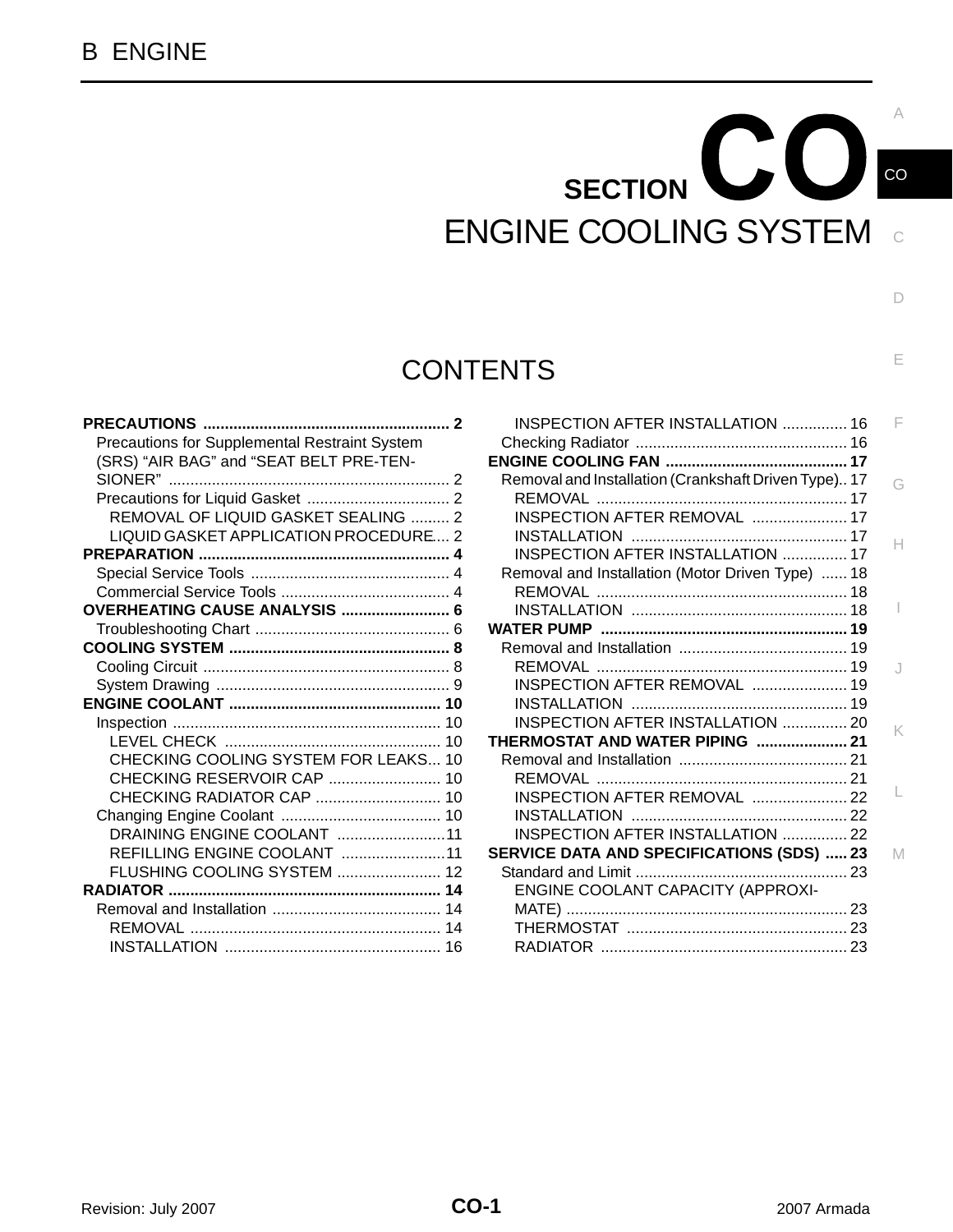## **PRECAUTIONS**

## <span id="page-1-0"></span>**PRECAUTIONS** PFP:00001

### <span id="page-1-1"></span>**Precautions for Supplemental Restraint System (SRS) "AIR BAG" and "SEAT BELT PRE-TENSIONER"** EBS00U9V

The Supplemental Restraint System such as "AIR BAG" and "SEAT BELT PRE-TENSIONER", used along with a front seat belt, helps to reduce the risk or severity of injury to the driver and front passenger for certain types of collision. This system includes seat belt switch inputs and dual stage front air bag modules. The SRS system uses the seat belt switches to determine the front air bag deployment, and may only deploy one front air bag, depending on the severity of a collision and whether the front occupants are belted or unbelted. Information necessary to service the system safely is included in the SRS and SB section of this Service Manual.

#### **WARNING:**

- **To avoid rendering the SRS inoperative, which could increase the risk of personal injury or death in the event of a collision which would result in air bag inflation, all maintenance must be performed by an authorized NISSAN/INFINITI dealer.**
- Improper maintenance, including incorrect removal and installation of the SRS, can lead to per**sonal injury caused by unintentional activation of the system. For removal of Spiral Cable and Air Bag Module, see the SRS section.**
- Do not use electrical test equipment on any circuit related to the SRS unless instructed to in this **Service Manual. SRS wiring harnesses can be identified by yellow and/or orange harnesses or harness connectors.**

#### <span id="page-1-3"></span><span id="page-1-2"></span>**Precautions for Liquid Gasket** EBS00U9W **REMOVAL OF LIQUID GASKET SEALING**

After removing the bolts and nuts, separate the mating surface and remove the old liquid gasket sealing using Tool.

**Tool number : KV10111100 (J-37228)**

#### **CAUTION:**

#### **Do not damage the mating surfaces.**

- Tap the seal cutter to insert it.
- In areas where the Tool is difficult to use, lightly tap to slide it.

<span id="page-1-4"></span>

- 1. Remove the old liquid gasket adhering to the gasket application surface and the mating surface using suitable tool.
	- Remove the liquid gasket completely from the groove of the liquid gasket application surface, bolts, and bolt holes.
- 2. Thoroughly clean the mating surfaces and remove adhering moisture, grease and foreign material.



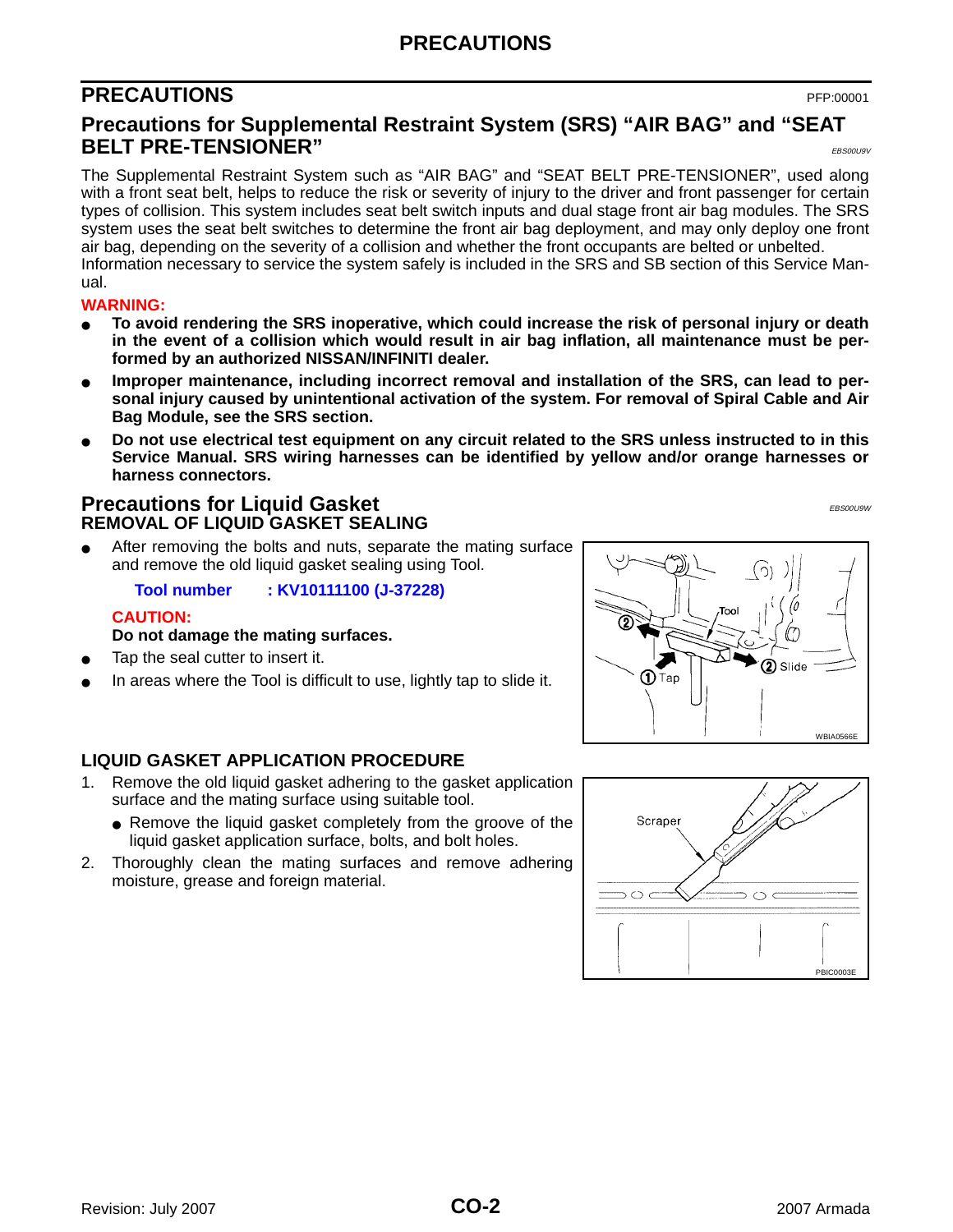3. Attach the liquid gasket tube to the Tool.

**Tool number : WS39930000 ( — )**

**Use Genuine RTV Silicone Sealant or equivalent. Refer to GI-47, "Recommended Chemical Products and Sealants" .** 

4. Apply the liquid gasket without breaks to the specified location with the specified dimensions.



- As for the bolt holes, normally apply the liquid gasket inside the holes. If specified in the procedure, it should also be applied outside the holes.
- Within five minutes of liquid gasket application, install the mating component.
- If the liquid gasket protrudes, wipe it off immediately.
- Do not retighten after the installation.
- Wait 30 minutes or more after installation before refilling the engine with engine oil and engine coolant.

#### **CAUTION:**

**If there are specific instructions in this manual, observe them.**



I

J

K

L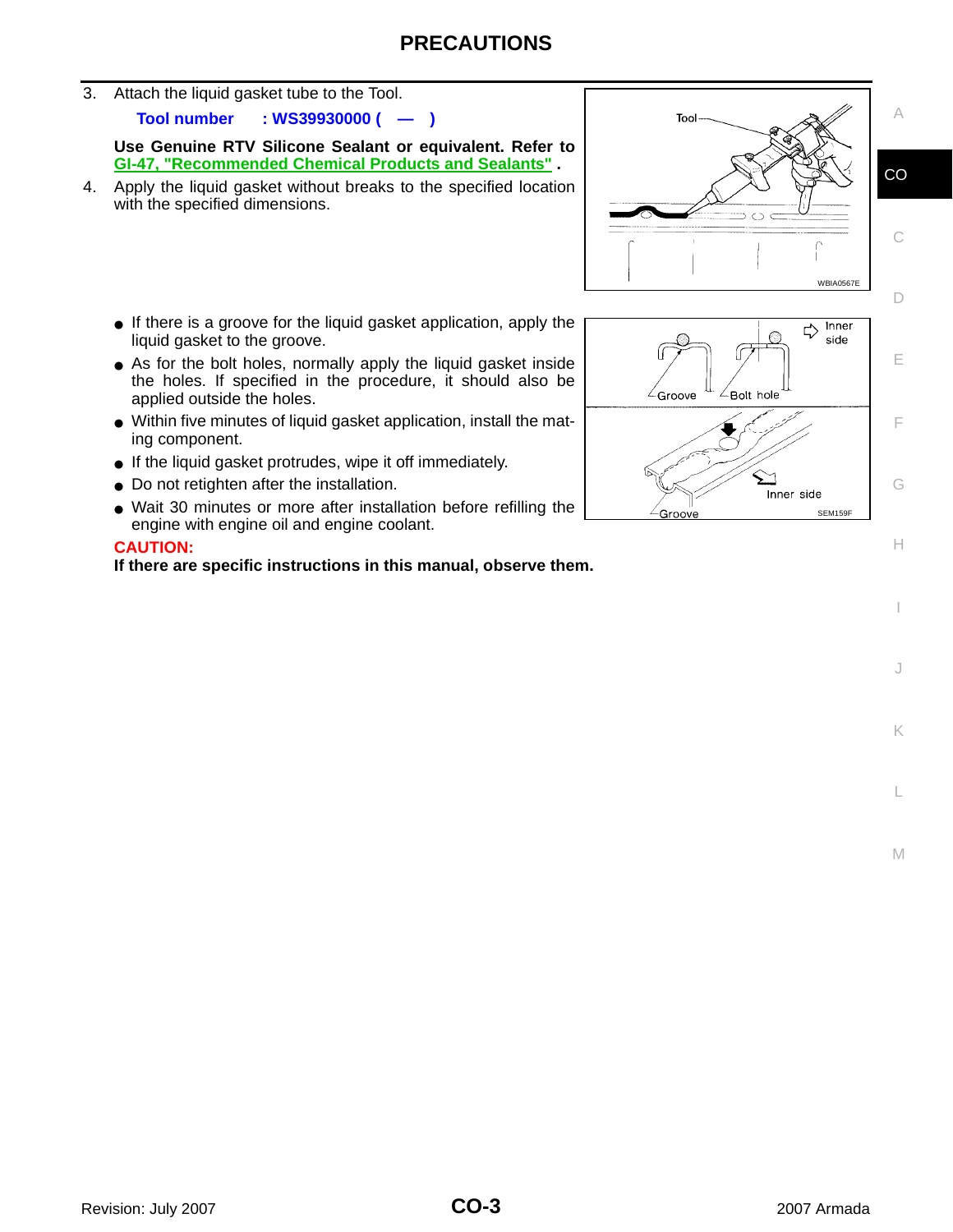## **PREPARATION**

<span id="page-3-1"></span><span id="page-3-0"></span>

| <b>PREPARATION</b>                                                                                     |                                     | PFP:00002                                                                                                                                                      |
|--------------------------------------------------------------------------------------------------------|-------------------------------------|----------------------------------------------------------------------------------------------------------------------------------------------------------------|
| <b>Special Service Tools</b>                                                                           |                                     | EBS00U9X                                                                                                                                                       |
| The actual shapes of Kent-Moore tools may differ from those of special service tools illustrated here. |                                     |                                                                                                                                                                |
| Tool number<br>(Kent-Moore No.)<br>Tool name                                                           |                                     | Description                                                                                                                                                    |
| KV10111100<br>$(J-37228)$<br>Seal cutter                                                               | NT046                               | Removing steel oil pan and rear timing chain<br>case                                                                                                           |
| WS39930000                                                                                             |                                     | Pressing the tube of liquid gasket                                                                                                                             |
| $-$ )<br>Tube pressure                                                                                 |                                     |                                                                                                                                                                |
|                                                                                                        | S-NT052                             |                                                                                                                                                                |
| EG17650301<br>$(J-33984-A)$<br>Radiator cap tester adapter                                             | T<br>La                             | Adapting radiator cap tester to radiator cap<br>and radiator filler neck<br>a: 28 (1.10) dia.<br>b: 31.4 (1.236) dia.<br>c: 41.3 (1.626) dia.<br>Unit: mm (in) |
|                                                                                                        | S-NT564                             |                                                                                                                                                                |
| KV991J0070<br>$(J-45695)$<br>Coolant Refill Tool                                                       | $-1.7$<br>TIFLE GE<br><b>LMA053</b> | Refilling engine cooling system                                                                                                                                |
| $\overbrace{\phantom{12322111}}$<br>$(J-23688)$<br>Engine coolant refractometer                        |                                     | Checking concentration of ethylene glycol in<br>engine coolant                                                                                                 |
|                                                                                                        | WBIA0539E                           |                                                                                                                                                                |

<span id="page-3-2"></span>**Commercial Service Tools** EBS00U9Y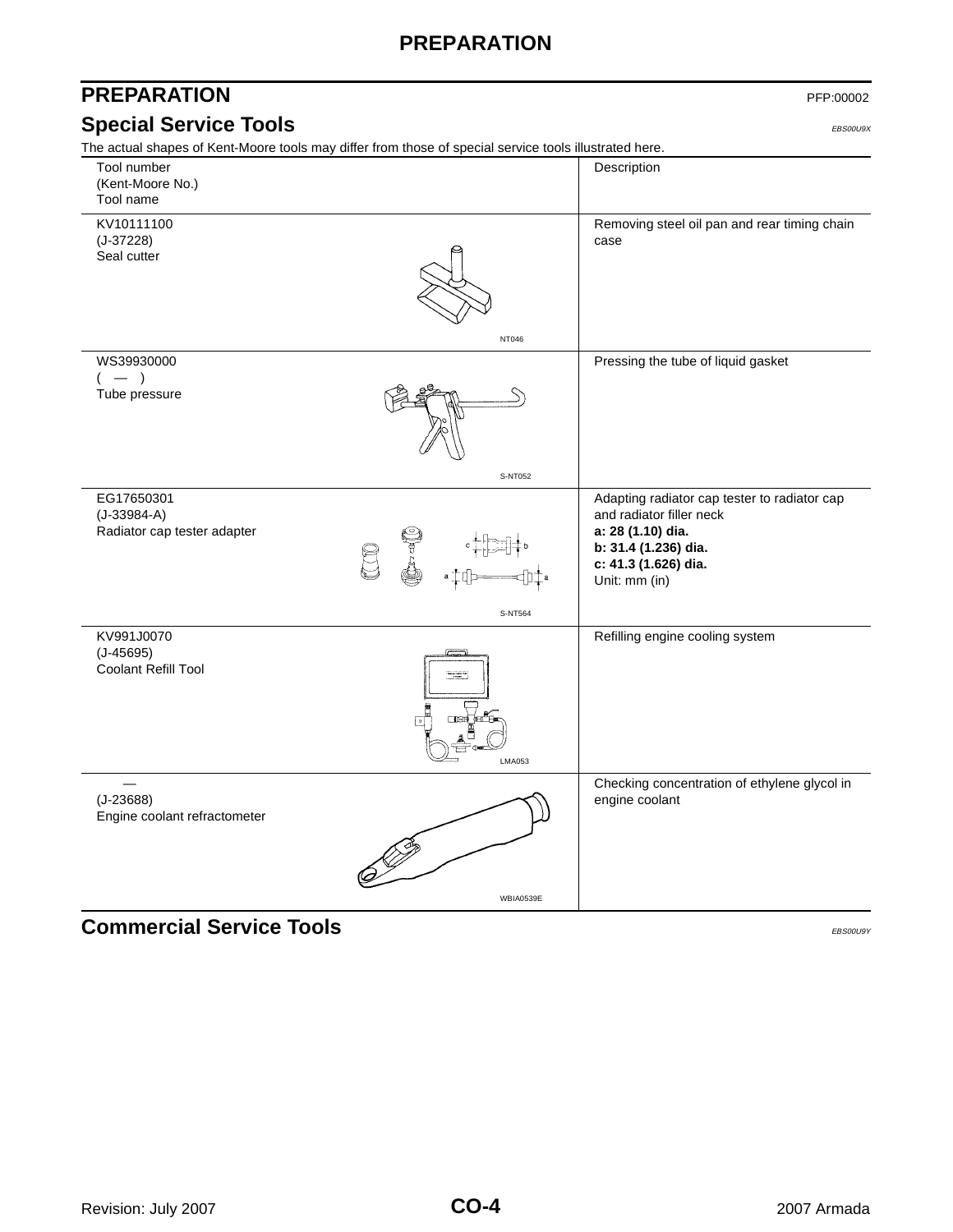## **PREPARATION**

| Tool name                     |                  | Description                                              |             |
|-------------------------------|------------------|----------------------------------------------------------|-------------|
| Power tool                    |                  | Loosening bolts and nuts                                 | $\forall$   |
|                               |                  |                                                          | CO          |
| Radiator cap tester           | PBIC0190E        | Checking radiator and radiator cap                       | C           |
|                               |                  |                                                          |             |
|                               |                  |                                                          | $\Box$      |
|                               | <b>PBIC1982E</b> |                                                          | E           |
| Coolant system tester adapter |                  | Adapting radiator cap tester to reservoir filler<br>neck | F           |
|                               | WBIA0408E        |                                                          | G           |
| Coolant system tester adapter |                  | Adapting radiator cap tester to reservoir cap            | $\mathbb H$ |
|                               | WBIA0409E        |                                                          |             |
|                               |                  |                                                          |             |

L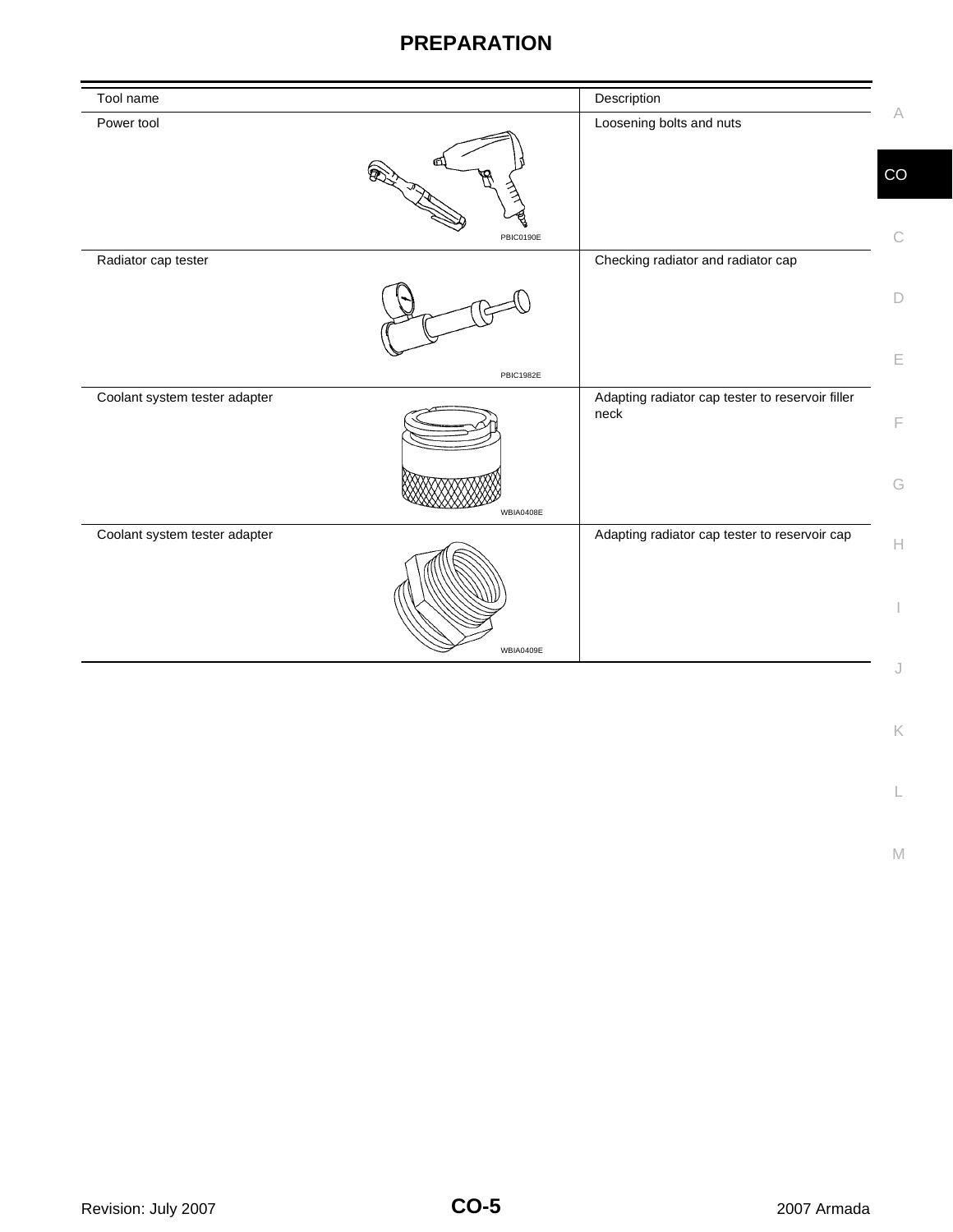## **OVERHEATING CAUSE ANALYSIS**

## <span id="page-5-1"></span><span id="page-5-0"></span>**OVERHEATING CAUSE ANALYSIS** PFP:00012 **Troubleshooting Chart** EBS00U9Z **EBS00U9Z**

|                          |                                          | Symptom                              |                                                                           | Check items                                               |
|--------------------------|------------------------------------------|--------------------------------------|---------------------------------------------------------------------------|-----------------------------------------------------------|
|                          |                                          | Water pump malfunction               | Worn or loose drive belt                                                  |                                                           |
|                          |                                          | Thermostat stuck closed              |                                                                           |                                                           |
|                          |                                          | Damaged fins                         | Dust contamination or<br>paper clogging                                   |                                                           |
|                          | Poor heat transfer                       |                                      | Physical damage                                                           |                                                           |
|                          |                                          | Clogged radiator cooling<br>tube     | Excess foreign material<br>(rust, dirt, sand, etc.)                       |                                                           |
|                          |                                          | Water cut valve malfunction          | Excess foreign material<br>(rust, dirt, sand, etc.), phys-<br>ical damage |                                                           |
|                          |                                          | Cooling fan does not oper-<br>ate    |                                                                           |                                                           |
|                          | Reduced air flow                         | High resistance to fan rota-<br>tion | Fan assembly                                                              |                                                           |
|                          |                                          | Damaged fan blades                   |                                                                           |                                                           |
| Cooling sys-             | Damaged radiator shroud                  |                                      |                                                                           |                                                           |
| tem parts<br>malfunction | Improper engine coolant<br>mixture ratio |                                      |                                                                           |                                                           |
|                          | Poor engine coolant quality              |                                      | Engine coolant density                                                    |                                                           |
|                          | Insufficient engine coolant              |                                      | Cooling hose                                                              | Loose clamp                                               |
|                          |                                          | Engine coolant leaks                 |                                                                           | Cracked hose                                              |
|                          |                                          |                                      | Water pump                                                                | Poor sealing                                              |
|                          |                                          |                                      | Radiator cap                                                              | Loose                                                     |
|                          |                                          |                                      |                                                                           | Poor sealing                                              |
|                          |                                          |                                      | Radiator                                                                  | O-ring for damage, deterio-<br>ration or improper fitting |
|                          |                                          |                                      |                                                                           | Cracked radiator tank                                     |
|                          |                                          |                                      |                                                                           | Cracked radiator core                                     |
|                          |                                          |                                      | Reservoir tank                                                            | Cracked reservoir tank                                    |
|                          |                                          | Overflowing reservoir tank           | Exhaust gas leaks into                                                    | Cylinder head deterioration                               |
|                          |                                          |                                      | cooling system                                                            | Cylinder head gasket dete-<br>rioration                   |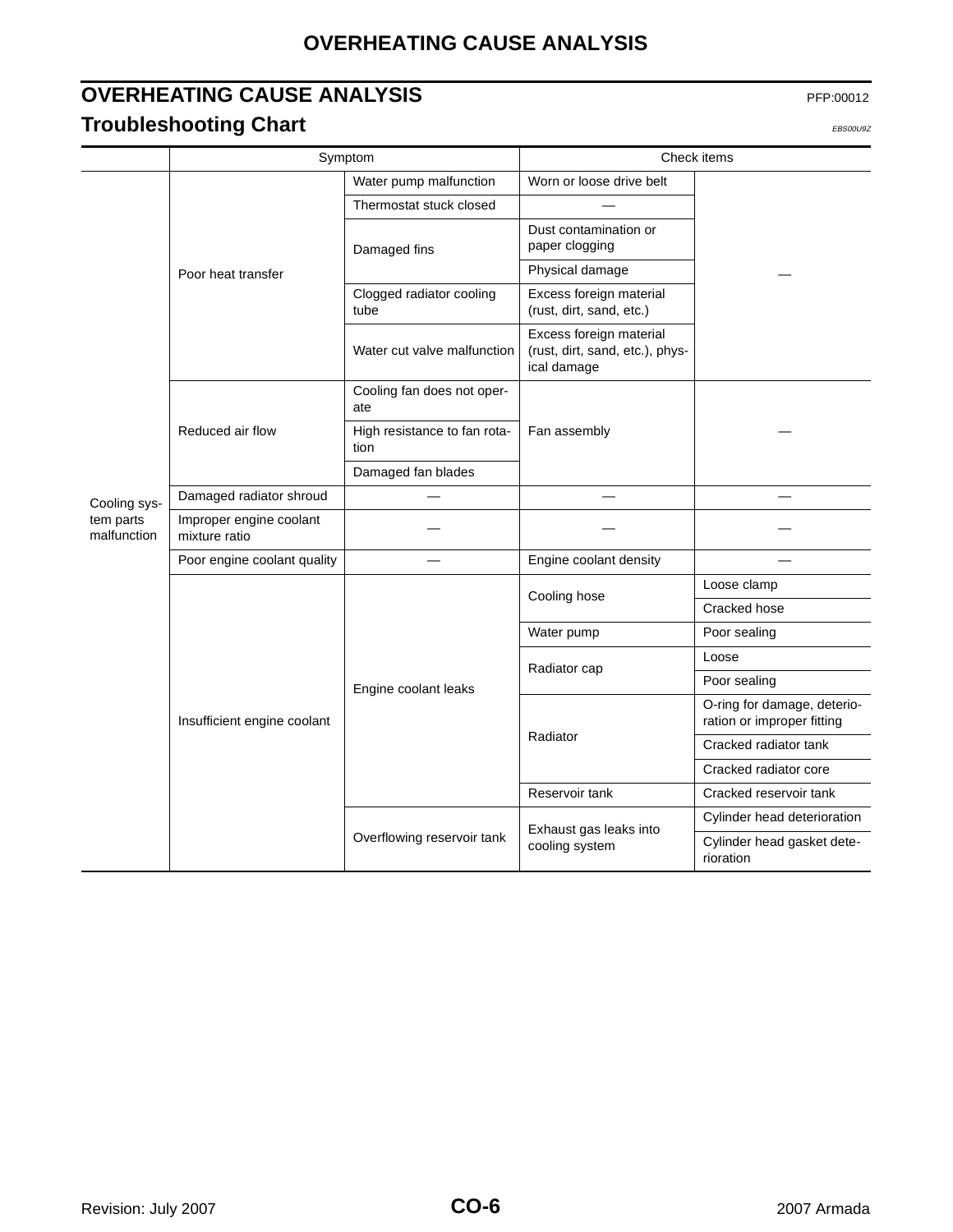## **OVERHEATING CAUSE ANALYSIS**

|                            |                                   | Symptom                  |                                             | Check items                              |    |
|----------------------------|-----------------------------------|--------------------------|---------------------------------------------|------------------------------------------|----|
|                            |                                   |                          |                                             | High engine rpm under no<br>load         | A  |
|                            |                                   |                          | Abusive driving                             | Driving in low gear for<br>extended time | CO |
|                            |                                   |                          |                                             | Driving at extremely high<br>speed       |    |
|                            |                                   | Overload on engine       | Powertrain system mal-<br>function          |                                          |    |
| Except cool-<br>ing system |                                   |                          | Installed improper size<br>wheels and tires |                                          | D  |
| parts mal-                 |                                   |                          | Dragging brakes                             |                                          |    |
| function                   |                                   |                          | Improper ignition timing                    |                                          |    |
|                            |                                   | <b>Blocked bumper</b>    |                                             |                                          |    |
|                            |                                   |                          | Installed car brassiere                     |                                          |    |
|                            | Blocked or restricted air<br>flow | Blocked radiator grille  | Mud contamination or<br>paper clogging      |                                          | F  |
|                            |                                   | <b>Blocked radiator</b>  |                                             |                                          |    |
|                            |                                   | <b>Blocked condenser</b> | Blocked air flow                            |                                          | G  |
|                            |                                   | Installed large fog lamp |                                             |                                          |    |

 $\mathrel{\vdash}\mathrel{\vdash}$ 

I

J

K

L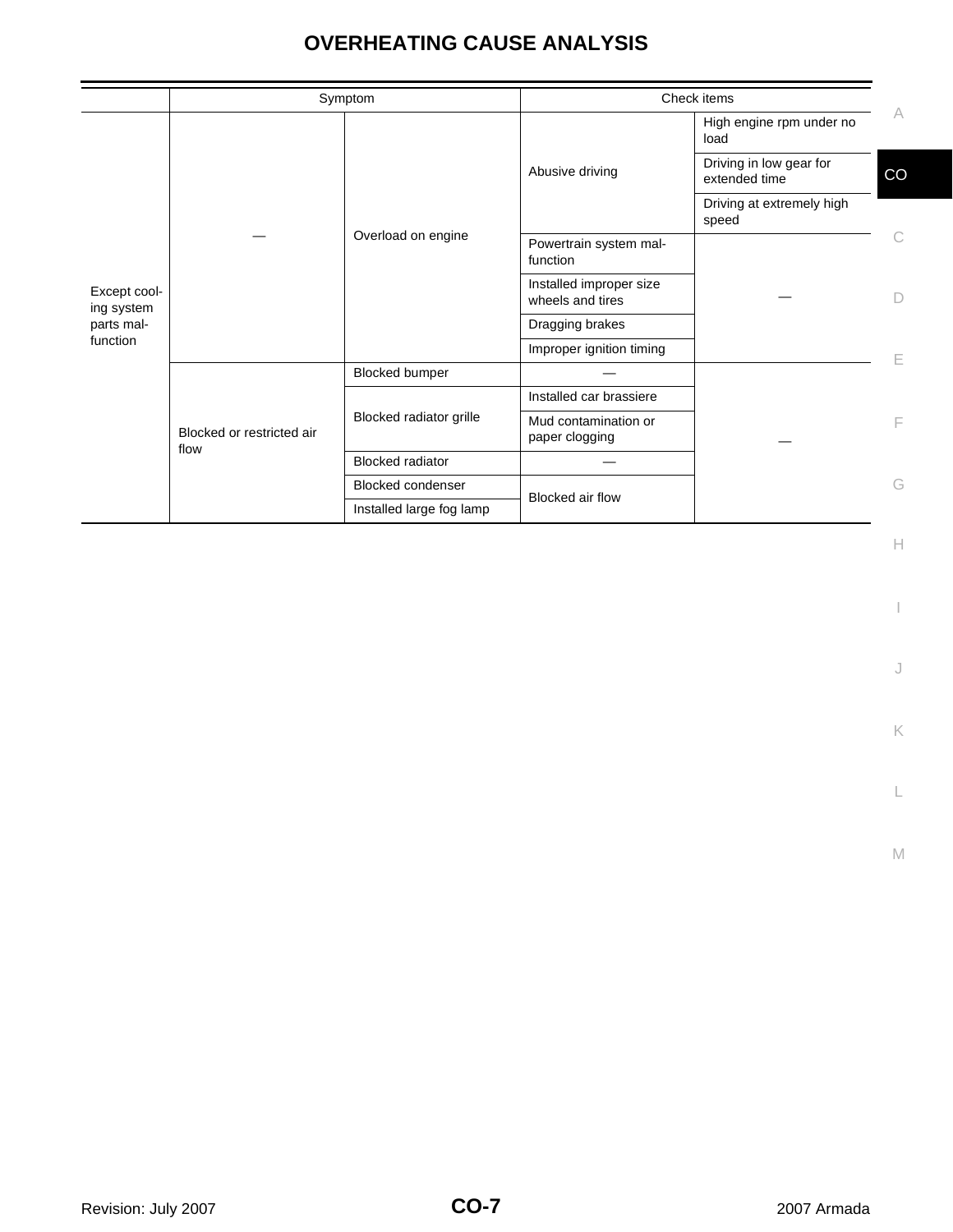## **COOLING SYSTEM**

## <span id="page-7-1"></span><span id="page-7-0"></span>**COOLING SYSTEM** PFP:21020 **Cooling Circuit** EBS00UA0

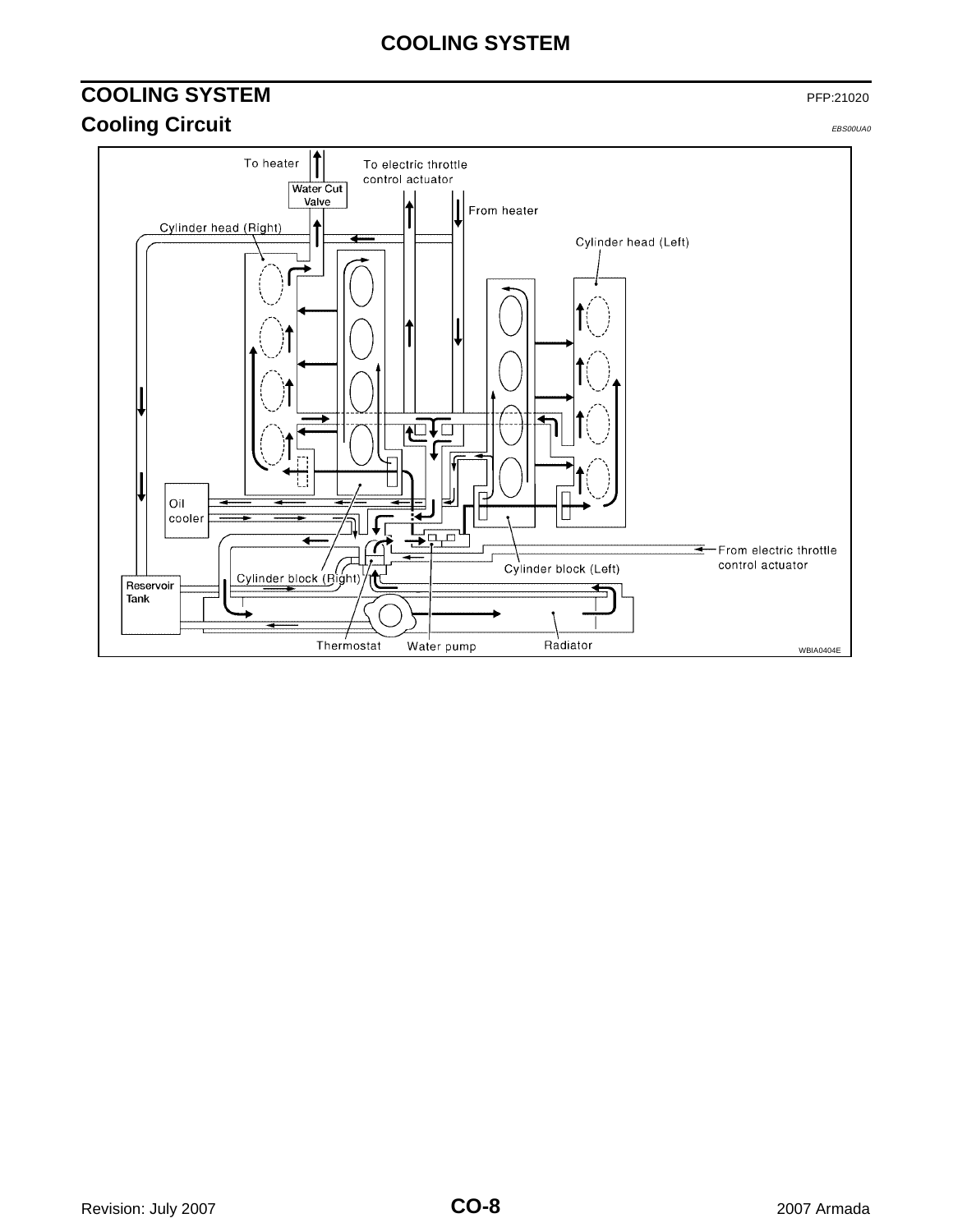## **COOLING SYSTEM**

<span id="page-8-0"></span>

K

L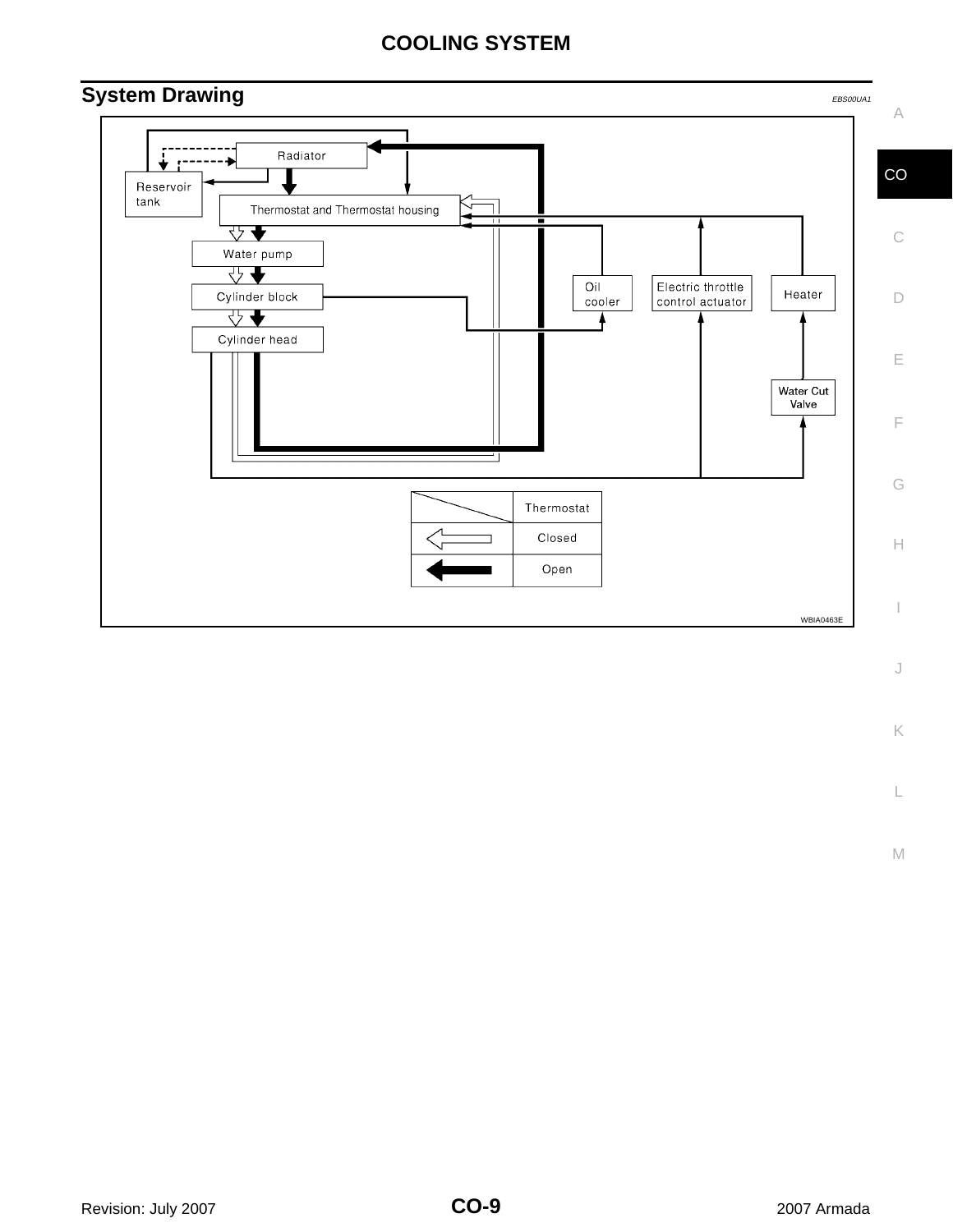## **ENGINE COOLANT**

## <span id="page-9-0"></span>**ENGINE COOLANT** PEPING 200

#### <span id="page-9-2"></span><span id="page-9-1"></span>**Inspection** EBS00UA2 **LEVEL CHECK**

- Check if the engine coolant reservoir tank level is within MIN to MAX level when engine is cool.
- Adjust engine coolant level as necessary.



#### <span id="page-9-3"></span>**CHECKING COOLING SYSTEM FOR LEAKS**

#### **WARNING:**

**Never remove the radiator or reservoir cap when the engine is hot. Serious burns could occur from high-pressure engine coolant escaping from the radiator or reservoir.**

To check for leakage, apply pressure to the cooling system at the reservoir filler neck using suitable tool and Tool.

**Tool number : EG17650301 (J-33984-A)**

#### **Leakage test pressure : 137 kPa (1.4 kg/cm, 20 psi)**

#### **CAUTION:**

**Higher pressure than specified may cause radiator damage. NOTE:**

In case that engine coolant decreases, replenish cooling system with engine coolant.

If any concerns are found, repair or replace damaged parts.

#### <span id="page-9-4"></span>**CHECKING RESERVOIR CAP**

Check reservoir cap relief pressure using suitable tool and Tool.

**Tool number : EG17650301 (J-33984-A)**

**Standard : 95 - 125 kPa (0.97 - 1.28 kg/cm2 , 14 - 18 psi)**

#### **NOTE:**

Apply engine coolant to the cap seal.

Replace the reservoir cap if there is any damage in the negative-pressure valve, or if the open-valve pressure is outside of the limit.

#### <span id="page-9-5"></span>**CHECKING RADIATOR CAP**

Inspect the radiator cap.

#### **NOTE:**

Thoroughly wipe out the radiator filler neck to remove any waxy residue or foreign material.

- Replace the cap if the metal plunger cannot be seen around the edge of the black rubber gasket.
- Replace the cap if deposits of waxy residue or other foreign material are on the black rubber gasket or the metal retainer.

## <span id="page-9-6"></span>**Changing Engine Coolant** Express and EBS00UA3

#### **WARNING:**

- To avoid being scalded, never change the coolant when the engine is hot.
- Wrap a thick cloth around the cap to carefully remove the cap. First, turn the cap a quarter of a **turn to release any built-up pressure, then push down and turn the cap all the way to remove it.**



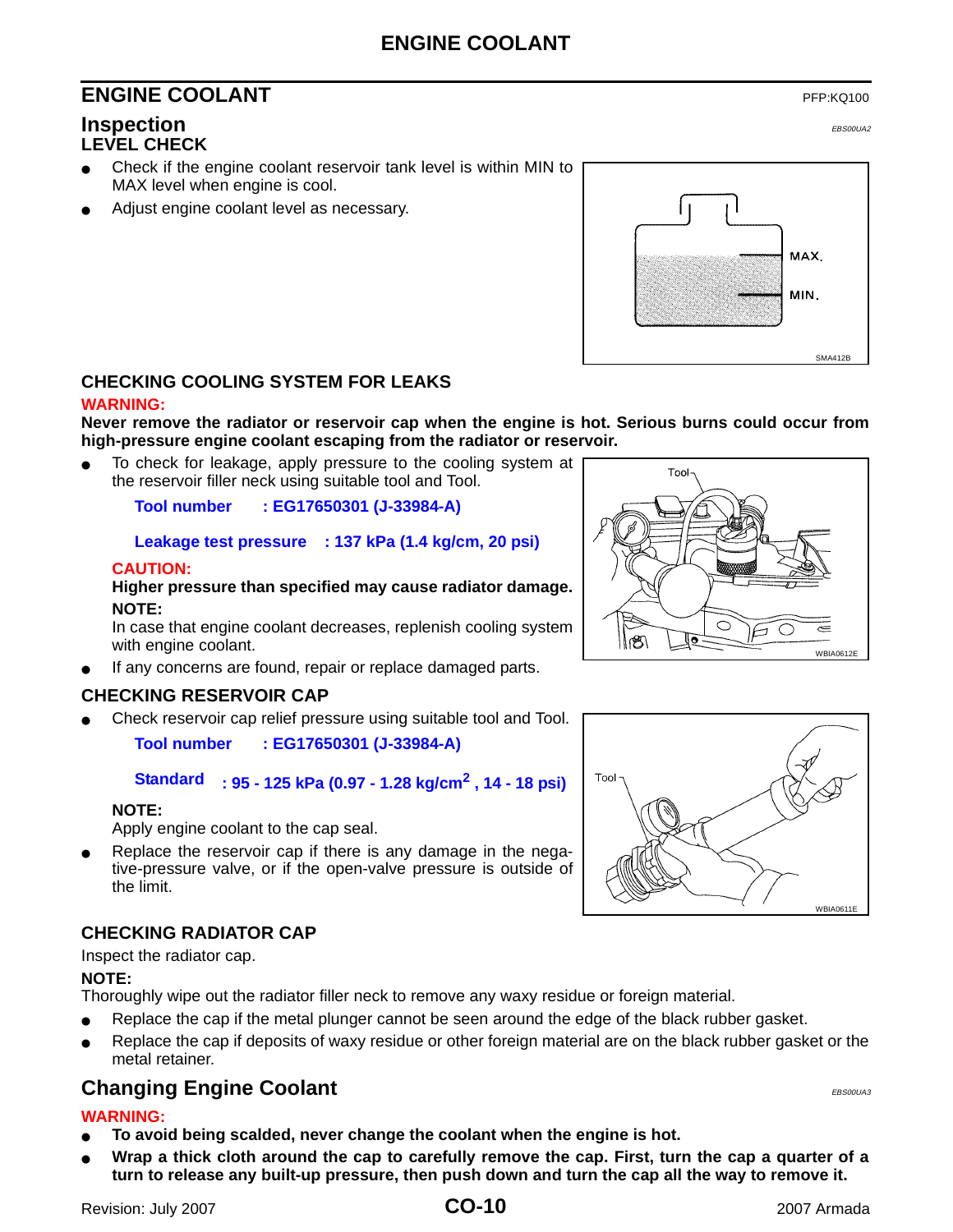### <span id="page-10-0"></span>**DRAINING ENGINE COOLANT**

- A 1. Turn ignition switch ON and set temperature control lever all the way to HOT position or the highest temperature position. Wait 10 seconds and turn ignition switch OFF.
- 2. Remove the engine front undercover using power tool.
- 3. Open the radiator drain plug at the bottom of the radiator, and remove the radiator filler cap. This is the only step required when partially draining the cooling system (radiator only).

#### **CAUTION:**

**Do not to allow the coolant to contact the drive belts.** 

4. When draining all of the coolant in the system for engine removal or repair, it is necessary to drain the cylinder block. Remove the RH cylinder block drain plug to drain the right bank and the oil cooler hose to drain the left bank as shown.



Drain plug

C

CO

D

E

F

G

H

PBIC0146E

Engine . front

Fron

M



70N

- 5. Remove the reservoir tank to drain the engine coolant, then clean the reservoir tank before installing it.
- 6. Check the drained coolant for contaminants such as rust, corrosion or discoloration. If the coolant is contaminated, flush the engine cooling system. Refer to [CO-12, "FLUSHING COOLING](#page-11-0) [SYSTEM"](#page-11-0) .

#### <span id="page-10-1"></span>**REFILLING ENGINE COOLANT**

- 1. Close the radiator drain plug. Install the reservoir tank, cylinder block drain plug, and the oil cooler hose, if removed for a total system drain or for engine removal or repair.
	- The radiator must be completely empty of coolant and water.
	- Apply sealant to the threads of the cylinder block drain plug. Use Genuine High Performance Thread Sealant or equivalent. Refer to GI-47, "Recommended Chemical Products and Sealants".

**Radiator drain plug : Refer to [CO-14, "RADIATOR"](#page-13-0) .**

**RH cylinder block drain plug : Refer to EM-80, "CYLINDER BLOCK" .**

- 2. Set the vehicle heater controls to the full HOT and heater ON position. Turn the vehicle ignition ON with the engine OFF as necessary to activate the heater mode.
- 3. Remove the vented reservoir cap and replace it with a non-vented reservoir cap before filling the cooling system.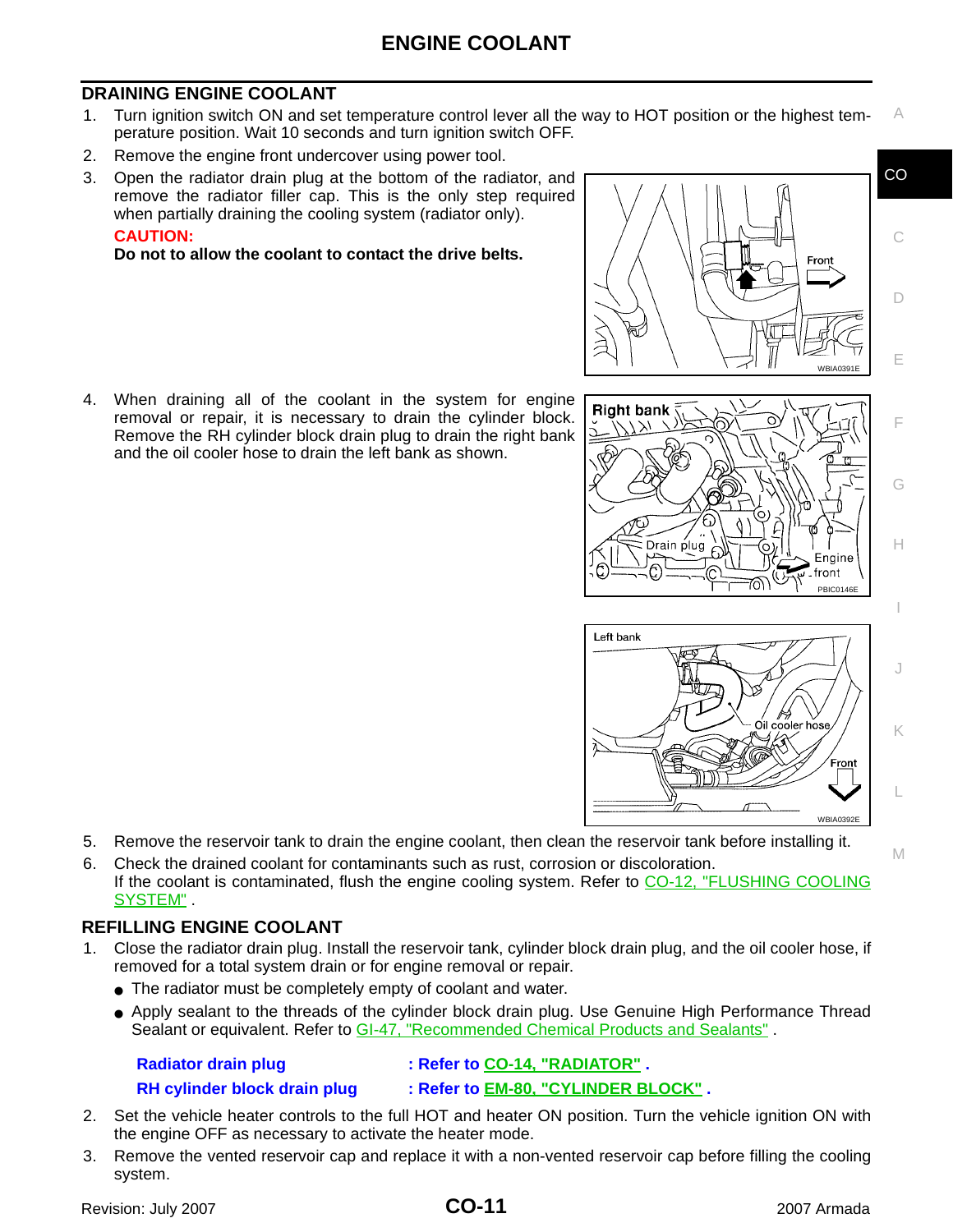4. Install the Tool by installing the radiator cap adapter onto the radiator neck opening. Then attach the gauge body assembly with the refill tube and the venturi assembly to the radiator cap adapter.

#### **Tool number : KV991J0070 (J-45695)**

- 5. Insert the refill hose into the coolant mixture container that is placed at floor level. Make sure the ball valve is in the closed position.
	- Use recommended coolant or equivalent. Refer to MA-12, "ANTI-FREEZE COOLANT MIXTURE RATIO" .

**Cooling system capacity (with reservoir)**

**: Refer to MA-11, "Fluids and Lubricants" .**

6. Install an air hose to the venturi assembly, the air pressure must be within specification.

**Compressed air** 

**supply pressure : 5.7 - 8.5 kPa (5.6 - 8.4 kg/cm2 , 80 - 120 psi)**

#### **CAUTION:**

**The compressed air supply must be equipped with an air dryer.**

- 7. The vacuum gauge will begin to rise and there will be an audible hissing noise. During this process open the ball valve on the refill hose slightly. Coolant will be visible rising in the refill hose. Once the refill hose is full of coolant, close the ball valve. This will purge any air trapped in the refill hose.
- 8. Continue to draw the vacuum until the gauge reaches 28 inches of vacuum. The gauge may not reach 28 inches in high altitude locations, refer to the vacuum specifications based on the altitude above sea level.

| Altitude above sea level | <b>Vacuum gauge reading</b> |
|--------------------------|-----------------------------|
| $0 - 100$ m (328 ft)     | : 28 inches of vacuum       |
| 300 m (984 ft)           | : 27 inches of vacuum       |
| 500 m (1,641 ft)         | : 26 inches of vacuum       |
| $1,000$ m $(3,281$ ft)   | : 24 - 25 inches of vacuum  |
|                          |                             |



- 9. When the vacuum gauge has reached the specified amount, disconnect the air hose and wait 20 seconds to see if the system loses any vacuum. If the vacuum level drops, perform any necessary repairs to the system and repeat steps 6 - 8 to bring the vacuum to the specified amount. Recheck for any leaks.
- 10. Place the coolant container (with the refill hose inserted) at the same level as the top of the radiator. Then open the ball valve on the refill hose so the coolant will be drawn up to fill the cooling system. The cooling system is full when the vacuum gauge reads zero.

#### **CAUTION:**

#### **Do not allow the coolant container to get too low when filling, to avoid air from being drawn into the cooling system.**

- 11. Remove the Tool from the radiator neck opening and install the radiator cap.
- 12. Remove the non-vented reservoir cap.
- 13. Fill the cooling system reservoir tank to the specified level. Run the engine to warm up the cooling system and top up the system as necessary before installing the vented reservoir cap.

#### <span id="page-11-0"></span>**FLUSHING COOLING SYSTEM**

- 1. Drain the water from the engine cooling system. Refer to CO-11, "DRAINING ENGINE COOLANT".
- 2. Fill the radiator and the reservoir tank (to the "MAX" line), with water. Reinstall the radiator cap and leave the vented reservoir cap off.
- 3. Run the engine until it reaches normal operating temperature.

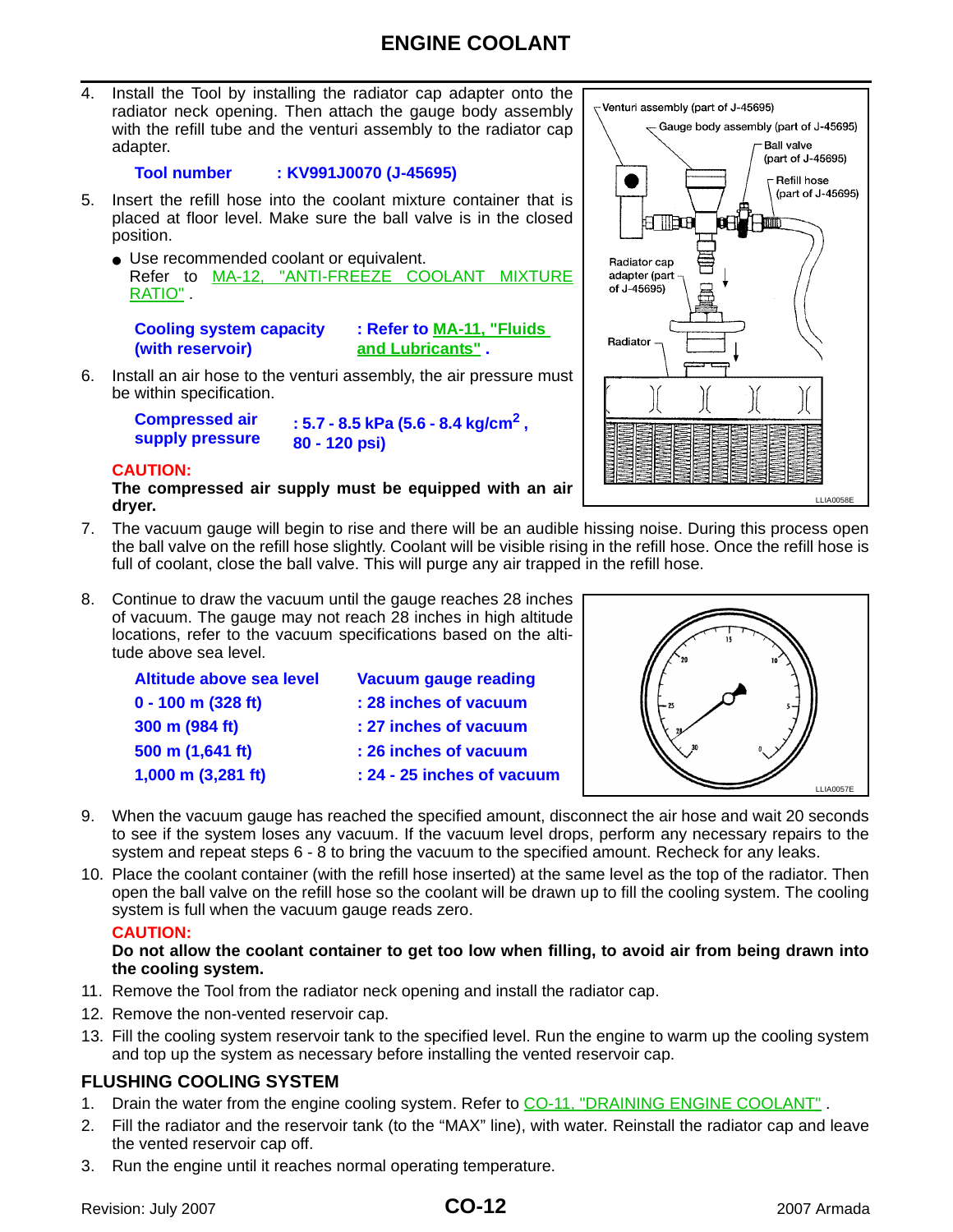|--|

| 4.<br>5. | Press the engine accelerator two or three times under no-load.<br>Stop the engine and wait until it cools down. | A           |
|----------|-----------------------------------------------------------------------------------------------------------------|-------------|
| 6.       | Drain the water from the engine cooling system. Refer to CO-11, "DRAINING ENGINE COOLANT".                      |             |
| 7.       | Repeat steps 2 through 6 until clear water begins to drain from the radiator.                                   | CO          |
|          |                                                                                                                 |             |
|          |                                                                                                                 | $\mathbb C$ |
|          |                                                                                                                 |             |
|          |                                                                                                                 | $\Box$      |
|          |                                                                                                                 |             |
|          |                                                                                                                 | E           |
|          |                                                                                                                 |             |
|          |                                                                                                                 |             |
|          |                                                                                                                 | F           |
|          |                                                                                                                 |             |
|          |                                                                                                                 | G           |
|          |                                                                                                                 |             |
|          |                                                                                                                 | $\mathbb H$ |
|          |                                                                                                                 |             |
|          |                                                                                                                 |             |
|          |                                                                                                                 |             |
|          |                                                                                                                 | $\bigcup$   |
|          |                                                                                                                 |             |
|          |                                                                                                                 | K           |
|          |                                                                                                                 |             |
|          |                                                                                                                 |             |
|          |                                                                                                                 |             |
|          |                                                                                                                 | $\mathbb M$ |
|          |                                                                                                                 |             |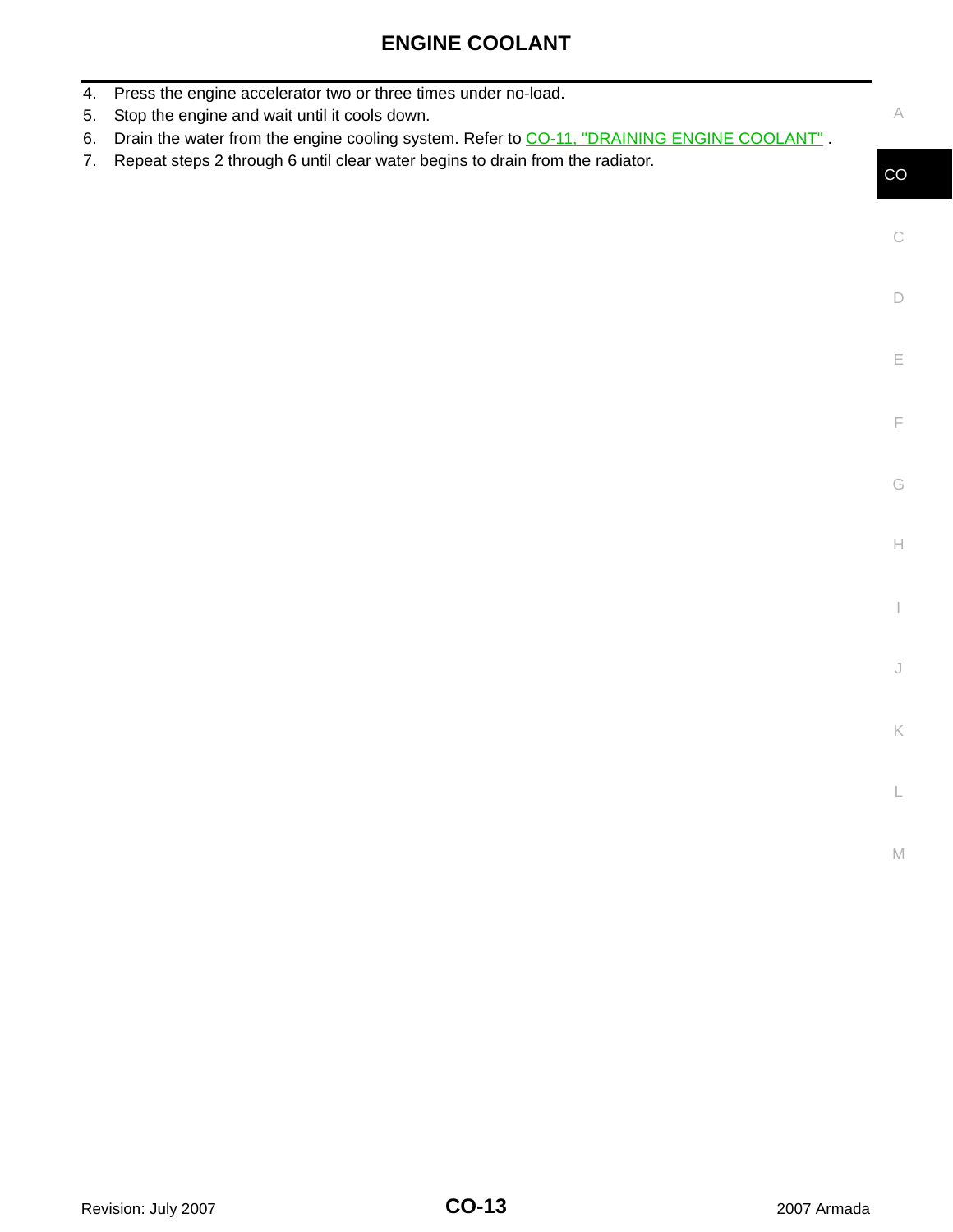## **RADIATOR**

## <span id="page-13-0"></span>**RADIATOR** PFP:21400

#### <span id="page-13-1"></span>**Removal and Installation** EBS00UA4





- 
- 4. A/T fluid cooler hose **5.** Radiator hose (lower) 6. Flaps
- 7. Radiator shroud (upper) 8. Radiator shroud (lower) 9. Drain plug
- 10. Radiator hose (upper) 11. Reservoir tank hose 12. By-pass hose
- 
- 
- 
- 
- 
- 
- 
- 
- 
- 
- 
- 
- 13. Reservoir tank 14. Reservoir tank cap A. To radiator fill neck
- B. To A/T cooler tube C. To water suction pipe D. To thermostat housing

#### **WARNING:**

**Never remove the radiator cap when the engine is hot. Serious burns could occur from high-pressure engine coolant escaping from the radiator.** 

#### <span id="page-13-2"></span>**REMOVAL**

#### **CAUTION:**

#### **Perform when the engine is cold.**

- 1. Remove engine room cover. Refer to **EM-12, "REMOVAL"**.
- 2. Drain engine coolant from the radiator. Refer to [CO-11, "DRAINING ENGINE COOLANT"](#page-10-0).
- 3. Remove air cleaner and air duct assembly. Refer to **EM-15, "REMOVAL"**.
- 4. Disconnect A/T fluid cooler hoses.
	- Install blind plug to avoid leakage of A/T fluid.
- 5. Disconnect radiator upper and lower hoses from radiator.

#### **CAUTION:**

#### **Do not allow coolant to contact drive belts.**

- 
- -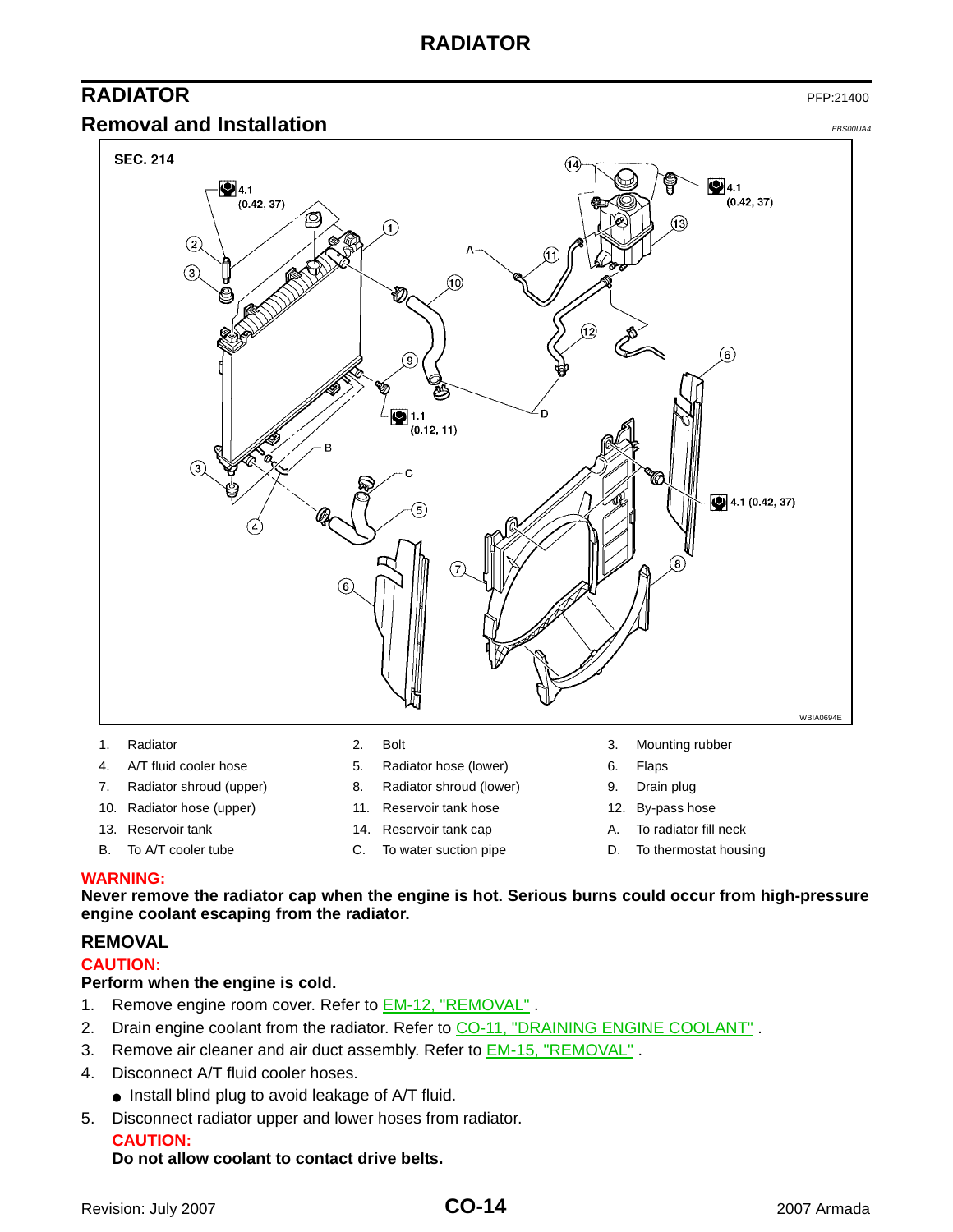- 6. Remove the lower radiator shroud.
	- Release the tabs, pull lower radiator shroud rearwards and down to remove.

7. Remove the radiator shroud upper bolts and remove the radiator shroud upper A.

8. Remove the A/C condenser bolts and brackets. **NOTE:** Lift A/C condenser up and forward to remove from radiator.

9. Remove A/T oil cooler bolts and oil cooler from radiator and position aside.









A

CO

C

D

E

F

G

H

I

J

K

L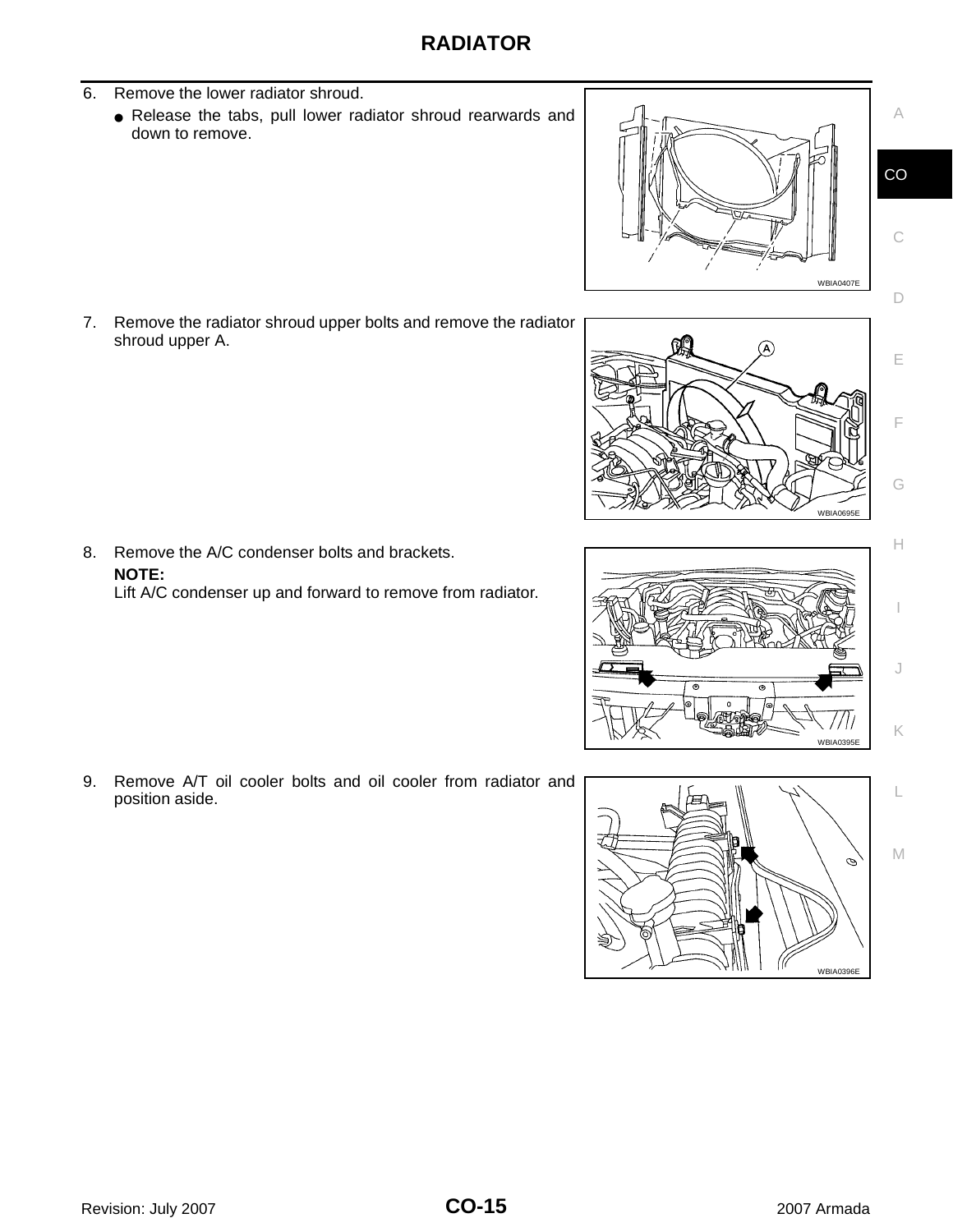#### 10. Lift up and remove the radiator. **CAUTION:**

**Do not damage or scratch air conditioner condenser and radiator core when removing.**



#### <span id="page-15-0"></span>**INSTALLATION**

Installation is in the reverse order of removal.

#### <span id="page-15-1"></span>**INSPECTION AFTER INSTALLATION**

- Check for leaks of engine coolant. Refer to CO-10, "CHECKING COOLING SYSTEM FOR LEAKS".
- Start and warm up the engine. Visually check for leaks of the engine coolant and A/T fluid.

### <span id="page-15-2"></span>**Checking Radiator** EBS00UA5

Check radiator for mud or clogging. If necessary, clean radiator as follows.

#### **CAUTION:**

- Be careful not to bend or damage the radiator fins.
- When radiator is cleaned without removal, remove all surrounding parts such as cooling fan, radi**ator shroud and horns. Then tape the harness and electrical connectors to prevent water from entering.**
- 1. Apply water by hose to the back side of the radiator core vertically downward.
- 2. Apply water again to all radiator core surfaces.
- 3. Stop washing when dirt and debris no longer flow out from the radiator.
- 4. Blow air into the back side of radiator core vertically downward.
	- Use compressed air lower than 490 kPa (5 kg/cm<sup>2</sup>, 71 psi) and keep distance more than 30 cm (11.8) in).
- 5. Blow air again into all the radiator core surfaces until no water sprays out.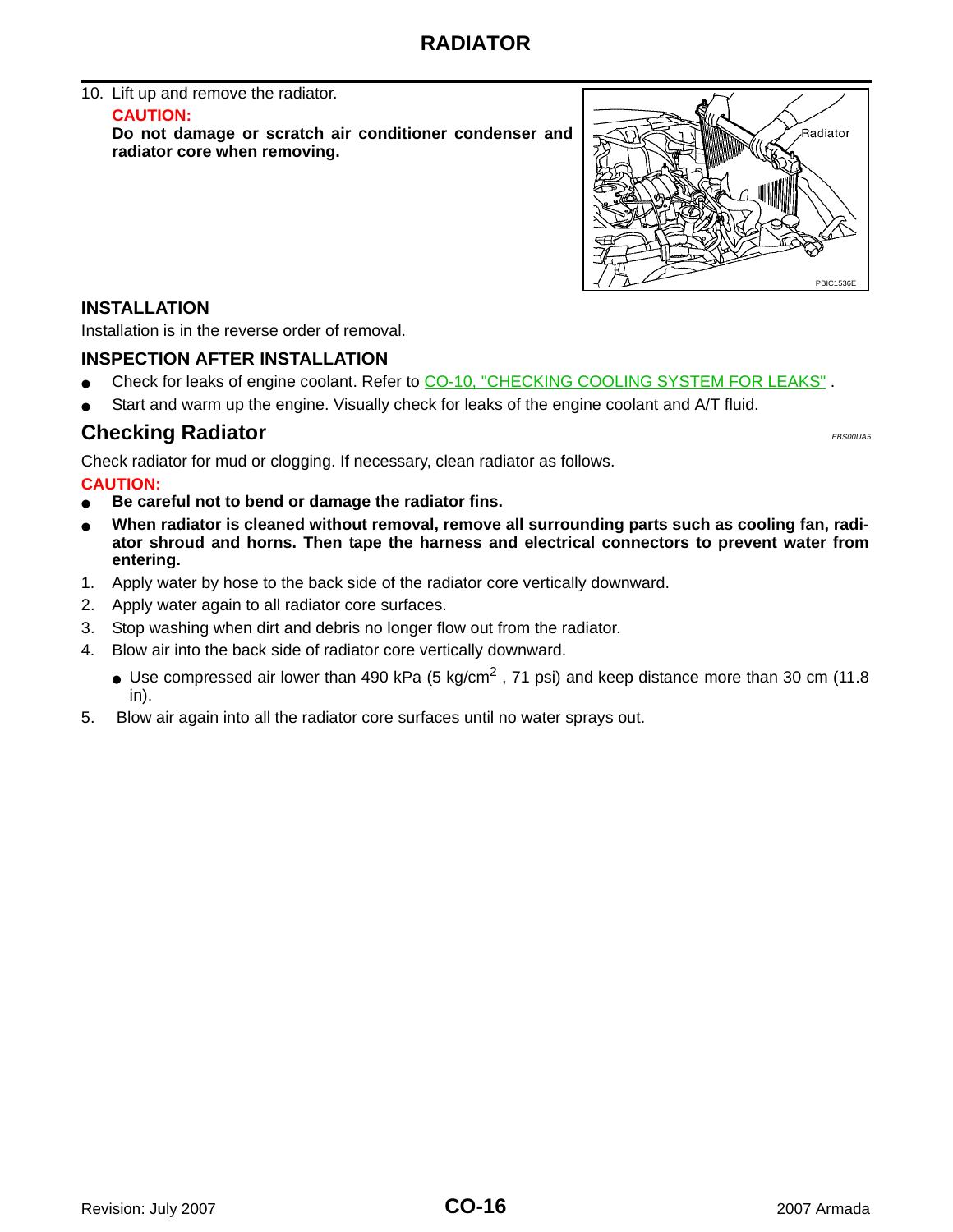## **ENGINE COOLING FAN**

## <span id="page-16-1"></span><span id="page-16-0"></span>**ENGINE COOLING FAN** PFP:21140 **Removal and Installation (Crankshaft Driven Type)** EBS00UA6



4. Cooling fan pulley

#### <span id="page-16-2"></span>**REMOVAL**

- 1. Remove the air duct and resonator assembly. Refer to **EM-15, "REMOVAL"**.
- 2. Remove the engine front undercover using power tool.
- 3. Remove the lower radiator shroud. Refer to [CO-14, "REMOVAL"](#page-13-2).
- 4. Remove the drive belt. Refer to EM-13, "REMOVAL" .
- 5. Remove the cooling fan.

#### <span id="page-16-3"></span>**INSPECTION AFTER REMOVAL**

#### **Fan Coupling**

Inspect fan coupling for oil leakage and bimetal conditions.



C

A

D

E

F

G

H

M

#### **Fan Bracket**

- Visually check that there is no significant looseness in the fan bracket shaft, and that it turns smoothly by hand.
- If there are any unusual concerns, replace the cooling fan pulley.



#### <span id="page-16-4"></span>**INSTALLATION**

Installation is in the reverse order of removal.

Install cooling fan with its front mark "F" facing front of engine. Refer to [CO-17, "Removal and Installation](#page-16-1) [\(Crankshaft Driven Type\)"](#page-16-1) .

#### <span id="page-16-5"></span>**INSPECTION AFTER INSTALLATION**

Check for leaks of the engine coolant. Refer to CO-10, "CHECKING COOLING SYSTEM FOR LEAKS".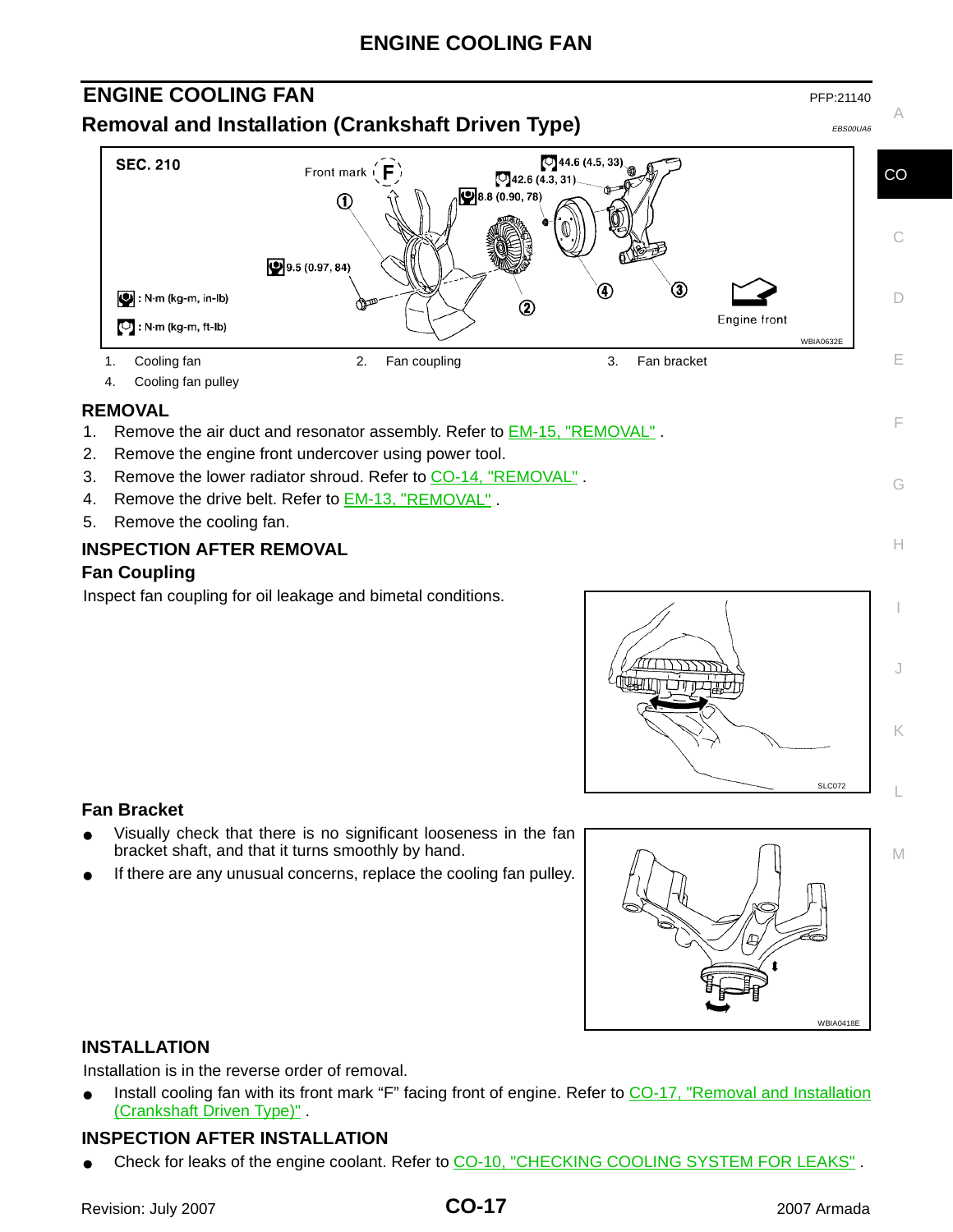Start and warm up the engine. Visually make sure that there are no leaks of the engine coolant.

## <span id="page-17-1"></span><span id="page-17-0"></span>**Removal and Installation (Motor Driven Type)** EBS00UA7 **REMOVAL**

- 1. Remove front bumper. Refer to **EI-14, "REMOVAL"**.
- 2. Disconnect harness connector (A) from fan motor.
- 3. Remove the bolt and remove the fan grille and motor assembly.



#### <span id="page-17-2"></span>**INSTALLATION**

Installation is in the reverse order of removal.

● Cooling fan is controlled by ECM. For details, refer to **EC-511**, "Cooling Fan Operation".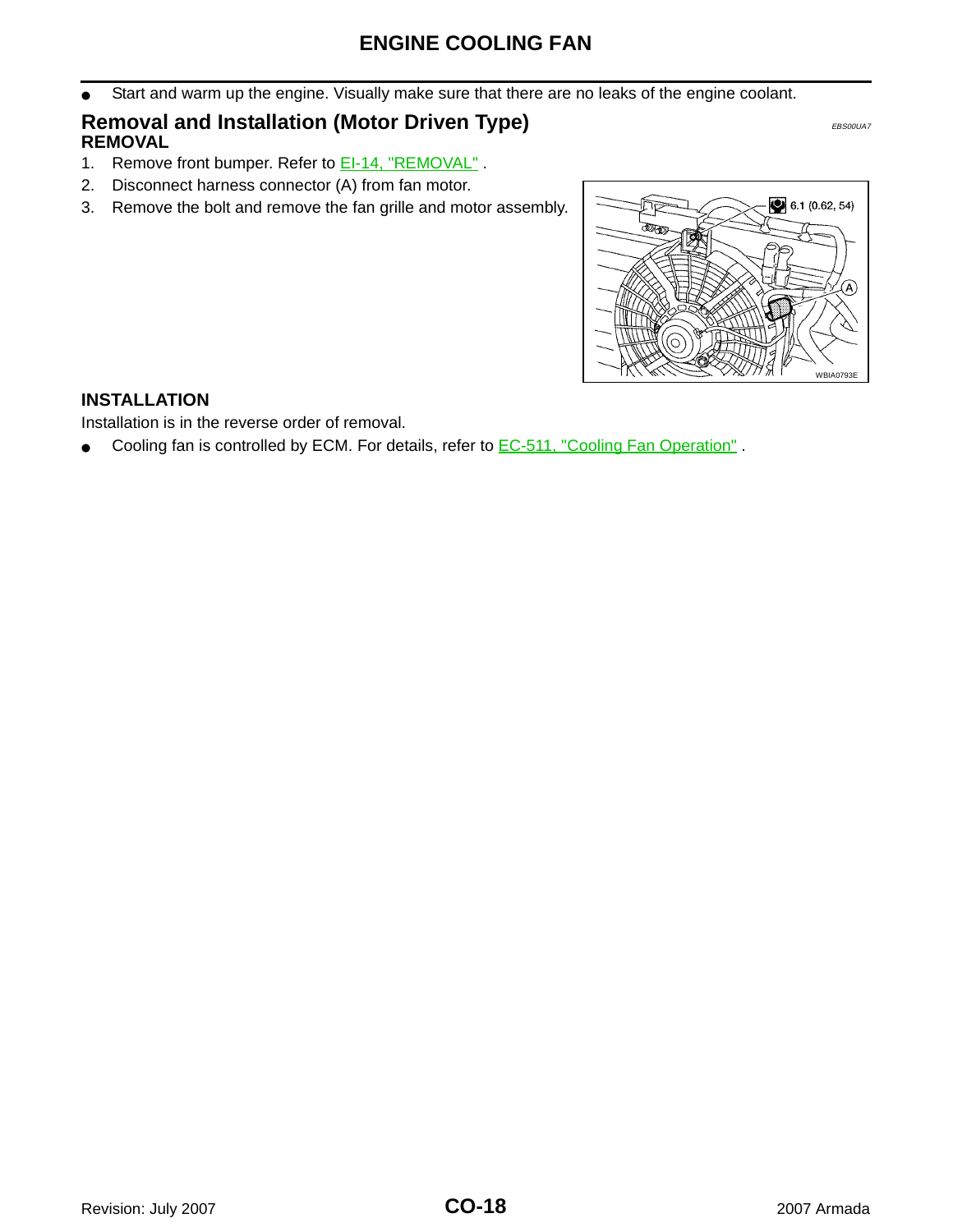## **WATER PUMP**

<span id="page-18-1"></span><span id="page-18-0"></span>

- <span id="page-18-3"></span><span id="page-18-2"></span>Visually check that there is no significant dirt or rust on the water pump body and vane.
- Make sure there is no looseness in the vane shaft, and that it turns smoothly when rotated by hand.
- Replace the water pump, if necessary.



#### <span id="page-18-4"></span>**INSTALLATION**

Installation is in the reverse order of removal.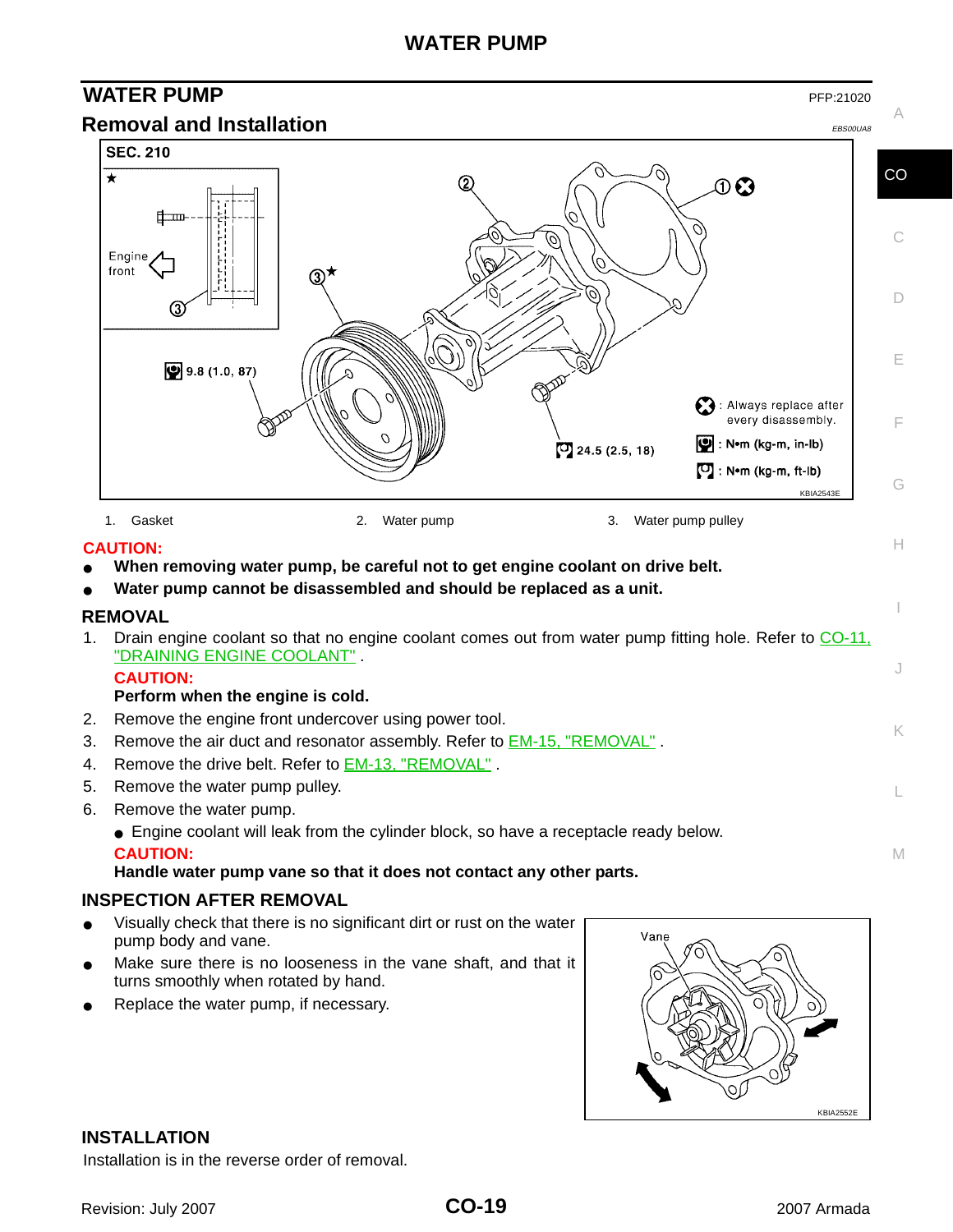## **WATER PUMP**

• After installation bleed the air from the cooling system. Refer to [CO-11, "REFILLING ENGINE COOLANT"](#page-10-1) .

### <span id="page-19-0"></span>**INSPECTION AFTER INSTALLATION**

- Check for leaks of engine coolant. Refer to CO-10, "CHECKING COOLING SYSTEM FOR LEAKS".
- Start and warm up engine. Visually check for leaks of the engine coolant.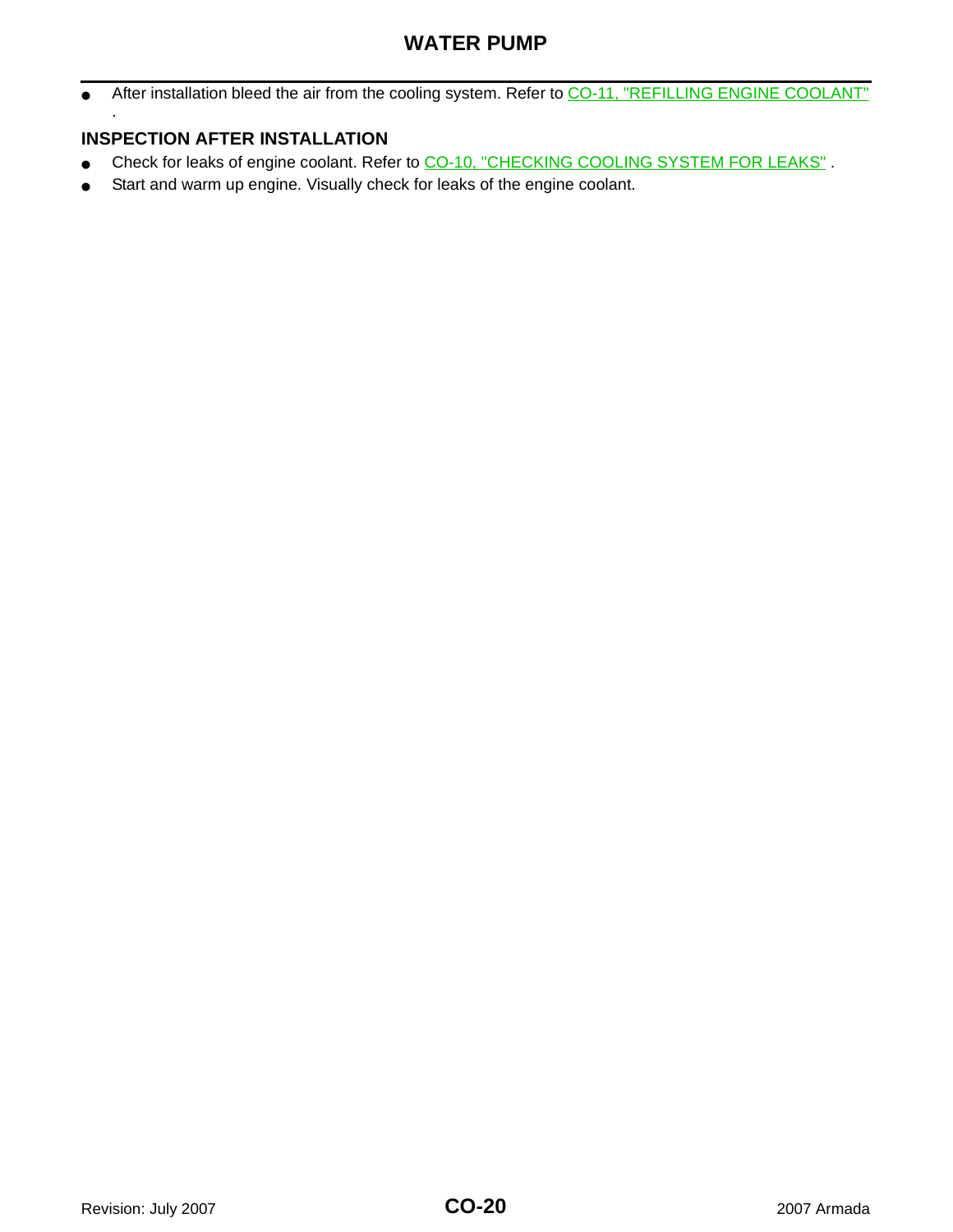## **THERMOSTAT AND WATER PIPING**

#### <span id="page-20-1"></span><span id="page-20-0"></span>**THERMOSTAT AND WATER PIPING PEP:21200** PFP:21200 A **Removal and Installation** Experimental Experimental EBS00UA9 SEC. 210-211-214-278 To cylinder head (right bank) **CO** To cylinder head (right bank)  $\Box$  20.6 (2.1, 15) ⊕Ω  $D$  20.6 (2.1, 15)  $\sigma$  20.6 C  $(2.1, 15)$  $\Box$  20.6 (2.1, 15) 7 D DØ 6CD E To cylinder head Aõ  $\circledcirc$ n (left bank) ጤ F  $\circ$ ை  $[0]$  20.6 (2.1, 15) G To cylinder block H  $<sup>①</sup>$ </sup> 3 : Always replace after every disassembly. J : Lubricate with soapy water.  $[0]$  20.6 (2.1, 15)  $\Box$ : N•m (kg-m, ft-lb) KBIA2501E K 1. Heater pipe **2.** Gasket 3. Water outlet 4. Gasket 5. O-ring 6. O-ring 7. Thermostat housing 8. Rubber ring 1997 1998. Thermostat L 10. Water inlet 11. Water suction hose 12. Water suction pipe 13. Gasket 14. Heater pipe

### <span id="page-20-2"></span>**REMOVAL**

#### **Removal of Thermostat**

1. Drain engine coolant from the radiator. Refer to [CO-11, "DRAINING ENGINE COOLANT"](#page-10-0) . **CAUTION:**

#### **Perform when engine is cold.**

- 2. Remove the air duct and resonator assembly. Refer to **EM-15, "REMOVAL"**.
- 3. Remove the engine room cover using power tool.
- 4. Disconnect the water suction hose from the water inlet.
- 5. Remove the water inlet and thermostat.

#### **Removal of Thermostat Housing, Water Outlet and Heater Pipe**

- 1. Remove the intake manifold. Refer to **EM-17, "REMOVAL"**.
- 2. Remove the thermostat housing, water outlet and heater pipe.

#### **Removal of Water Cut Valve**

1. Drain the engine coolant from the radiator. Refer to CO-11, "DRAINING ENGINE COOLANT".

I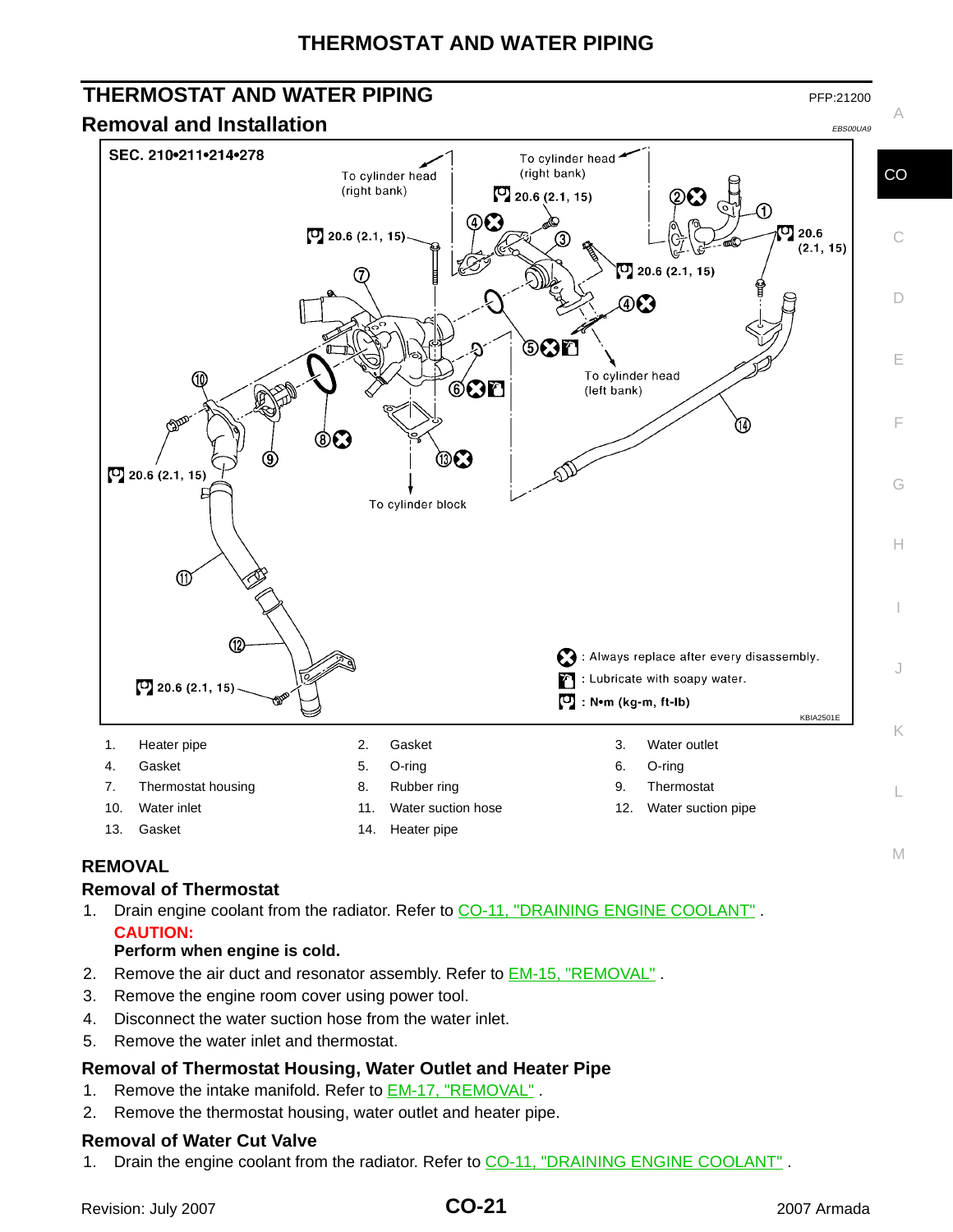## **THERMOSTAT AND WATER PIPING**

#### **CAUTION:**

#### **Perform when the engine is cold.**

- 2. Remove the air duct and resonator assembly. Refer to **EM-15, "REMOVAL"**.
- 3. Remove the engine room cover using power tool.
- 4. Disconnect the heater hose (heater core side).
- 5. Remove the heater hose bracket.
- 6. Disconnect the water cut valve connector.
- 7. Remove the water cut valve.

#### <span id="page-21-0"></span>**INSPECTION AFTER REMOVAL**

- Place a thread so that it is caught in the valve of the thermostat. Immerse fully in a container filled with water. Heat while stirring.
- The valve opening temperature is the temperature at which the valve opens and falls from the thread.
- Continue heating. Check the full-open lift amount.
- After checking the full-open lift amount, lower the water temperature and check the valve closing temperature.



#### **Standard values:**

|                           | Thermostat                                                    |
|---------------------------|---------------------------------------------------------------|
| Valve opening temperature | 80 - 84°C (176 - 183° F)                                      |
| Full-open lift amount     | More than 10 mm/ $95^{\circ}$ C (0.39 in/ 203 $^{\circ}$ F)   |
| Valve closing temperature | 77 $\mathrm{^{\circ}C}$ (171 $\mathrm{^{\circ}F}$ ) or higher |

#### <span id="page-21-1"></span>**INSTALLATION**

Installation is in the reverse order of removal.

#### **Installation of Thermostat**

- Install the thermostat with the whole circumference of each flange part fit securely inside the rubber ring as shown.
- Install the thermostat with the jiggle valve facing upwards.



#### **Installation of Water Outlet Pipe and Heater Pipe**

First apply a neutral detergent to the O-rings, then quickly insert the insertion parts of the water outlet pipe and heater pipe into the installation holes.

#### <span id="page-21-2"></span>**INSPECTION AFTER INSTALLATION**

- Check for leaks of the engine coolant. Refer to [CO-10, "CHECKING COOLING SYSTEM FOR LEAKS"](#page-9-3).
- Start and warm up the engine. Visually check for leaks of the engine coolant.